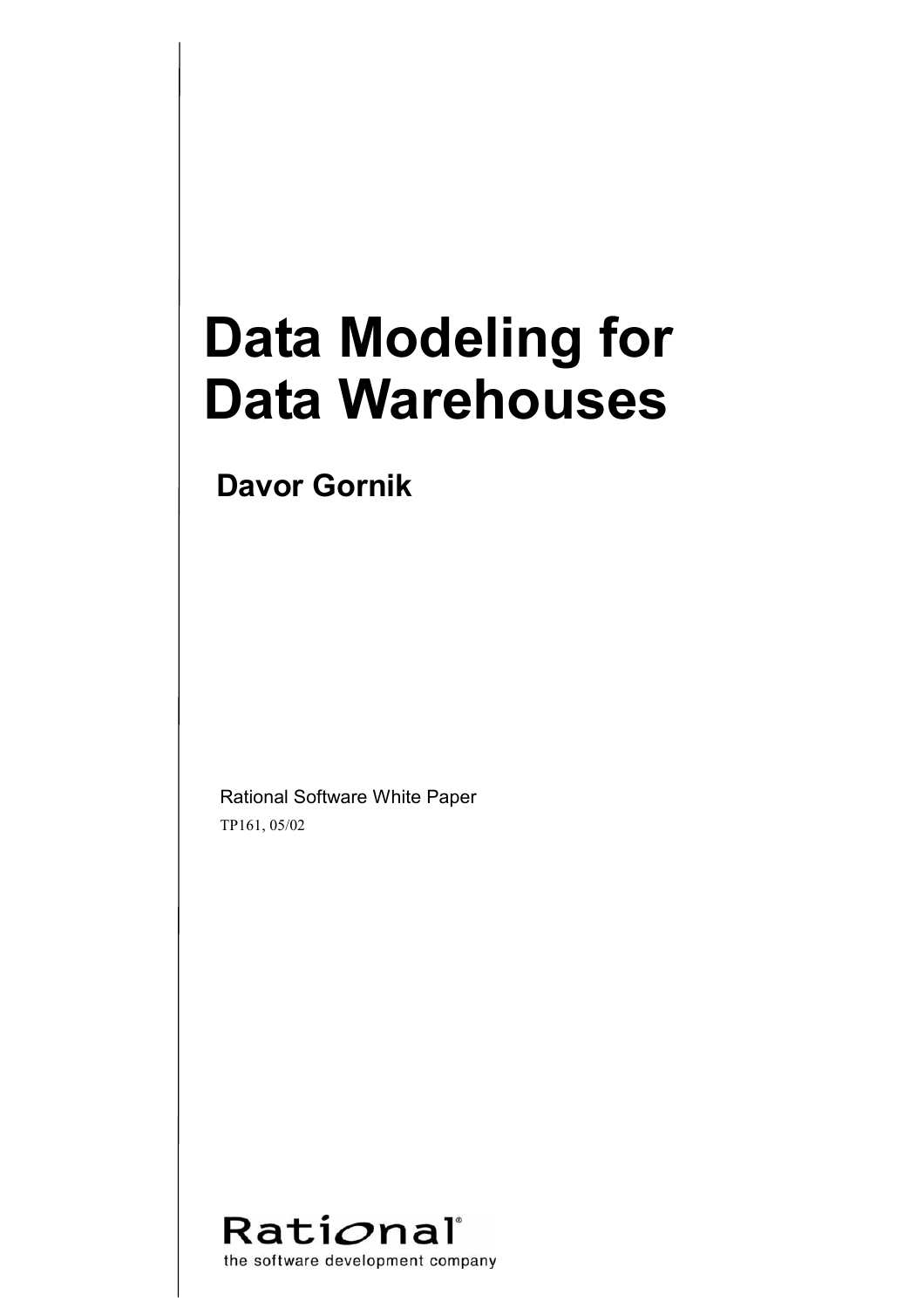### **Table of Contents**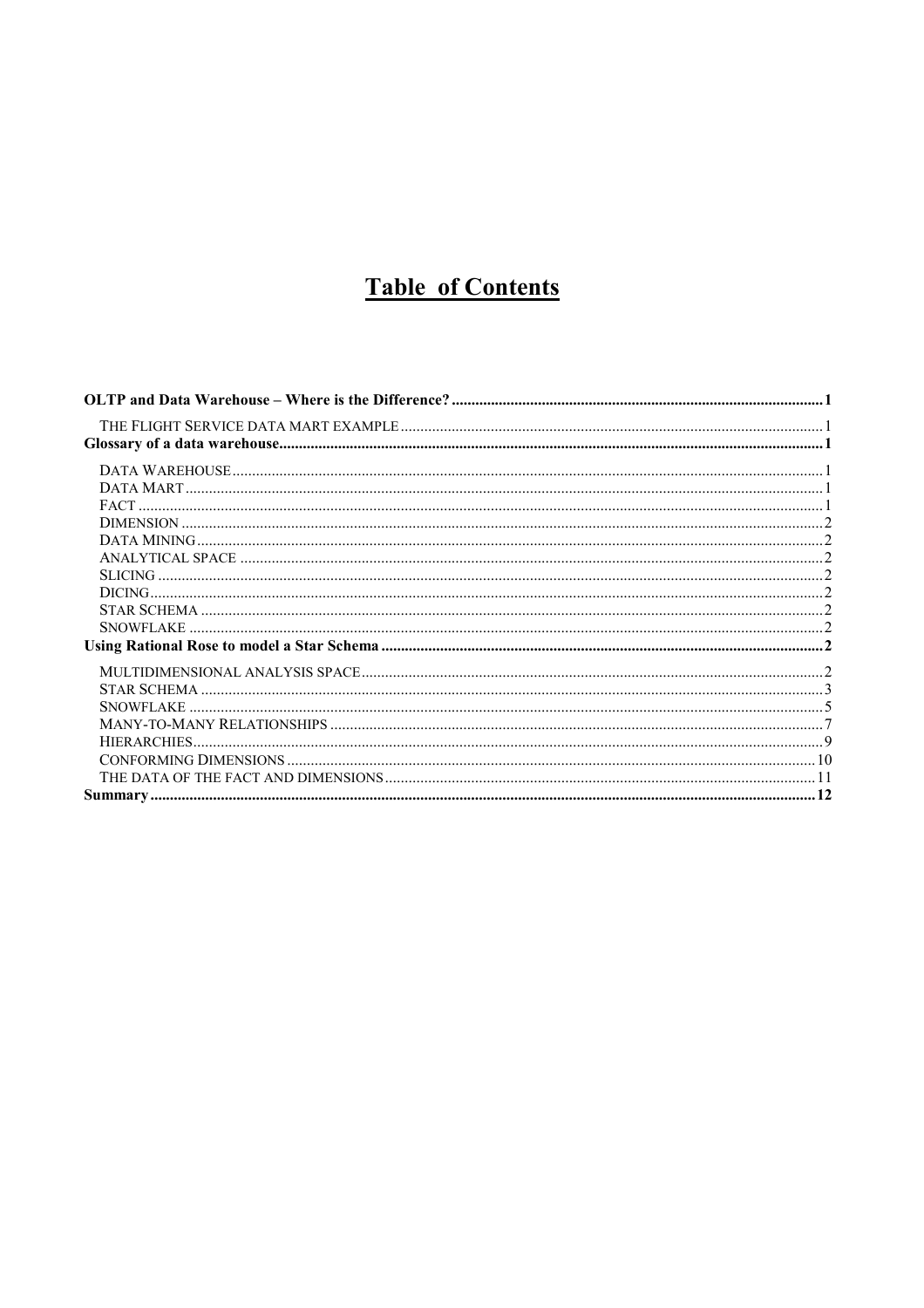#### *OLTP and Data Warehouse – Where is the Difference?*

In our daily life we use plenty of applications generating new data, altering data, deleting data, and of course in most cases reading and analyzing data. Just imagine the simple email application. We have stored addresses, and probably some documents. We can decide if we store sent emails, but will probably delete them after some amount of time including all of the documents we sent. How about addresses we deleted, or changed some time ago? We will not see them any more.

Email program is in most cases not a very complex database, but a good simple example of an OLTP (online transaction processing system) in a single user environment. It uses all of the so-called CRUD operations (create, read, update, delete) to access the data. When a certain size of the data storage is reached, the size remains almost unchanged, because of removal of the older data from the storage.

Data warehouse is a completely different kind of application. It is not used to run current operations like sending email. It is used for analyzing the data and discovering new value out of the existing data, mainly to be able to predict the future. Data warehouse is not a universal structure to solve every problem. It has to be focused on one problem area, like in-flight service, customer revenues, etc.

The interesting thing about the data warehouse is that the database itself is steadily growing. The data is not deleted, nor altered. We do not try to keep the redundancy out of the database (because data is added to the warehouse in a process of data cleansing, which checks the correctness of data) to reduce the complexity and raise the performance of the read operations.

To be able to analyze the data in the data warehouse, the data is stored in a multidimensional structure called star schema. If the star has to be expanded, we call it a snowflake. This white paper will explain the modeling of the star schema and a snowflake using Rational Rose<sup>®</sup>.

#### **The Flight Service data mart example**

To better explain the modeling of a data warehouse, this white paper will use an example of a simple data mart (which is a data warehouse or part of a data warehouse) analyzing the passenger's behavior and satisfaction flying with the airline Happy Flying and Landing.

We will store the passengers and the data about every single flight, the chosen menu, and the satisfaction of the passengers on the flights.

#### *Glossary of a data warehouse*

The data warehouse introduces new terminology expanding the traditional data-modeling glossary. For the sake of completeness I will introduce the most common terms.

#### **Data Warehouse**

A data warehouse is a collection of data supporting management decisions. The data is subject oriented, integrated, nonvolatile, and time variant.

The data warehouse is the collection of snapshots from all of the operational environments and external sources. It is not up to the minute accurate, because it has to be extracted from the operational environment, which is done on a regular time base.

#### **Data Mart**

A data warehouse limited to a single subject area, such as customer, department, location, etc. Data marts can be dependent, when they receive the data from the data warehouse, or independent, when they receive the data from the operational systems.

#### **Fact**

The unit of information in a data warehouse. The fact is a cell in the multidimensional space, limited by the units of analysis.

Facts are stored in a table (when used in a relational database) or are a cell in a multidimensional database.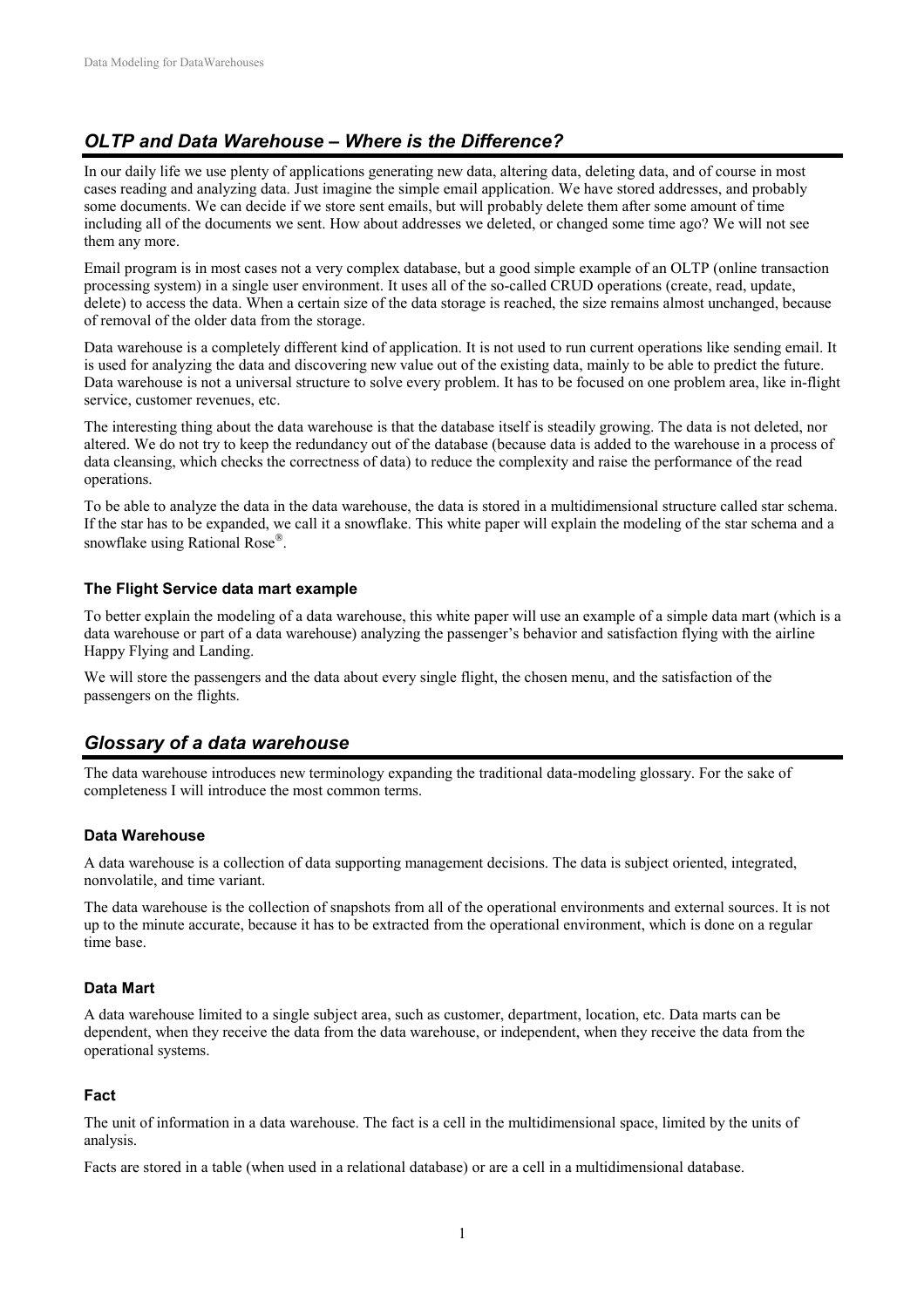Every fact contains the basic information about the fact (revenue, value, satisfaction note, etc.), and relates to the dimensions.

In some cases the pure occurring of the fact is information enough for the data warehouse, when all of the necessary information is stored in the dimensions. We talk then about a factless fact.

#### **Dimension**

The axes of a coordinate system that bind the space defined by that coordinate system. The coordinate system in a data warehouse defines the data cells, which contain facts.

An example of a coordinate system is the Cartesian coordinate system with x and y dimensions.

In a data warehouse, one of the dimensions is always time.

#### **Data Mining**

The process of discovering new information out of data in a data warehouse, which cannot be retrieved within the operational system, is called data mining.

#### **Analytical space**

The amount of data in a data warehouse used for data mining to discover new information and support management decisions.

#### **Slicing**

A technique used in a data warehouse to limit the analytical space in one dimension to a subset of the data.

#### **Dicing**

A technique used in a data warehouse to limit the analytical space in more dimensions to a subset of data.

#### **Star Schema**

A schema realizing a multidimensional analysis space using a relational database is called a star.

The star schema will be discussed further later on in this white paper.

#### **Snowflake**

When the dimensions of a start schema have to be normalized because of any reasons, the schema evolves to a snowflake.

#### *Using Rational Rose to model a Star Schema*

The basic form of a star schema has to realize a multidimensional space (often called a dice), using the basic capabilities of a relational database.

First we need an understanding of a multidimensional space.

#### **Multidimensional analysis space**

A geometrical dice is an example of 3 dimensional spaces with all 3 dimensions of the same size. Imagining a cube with each dimension of three units we get  $3<sup>3</sup> = 27$  cells of equal structure.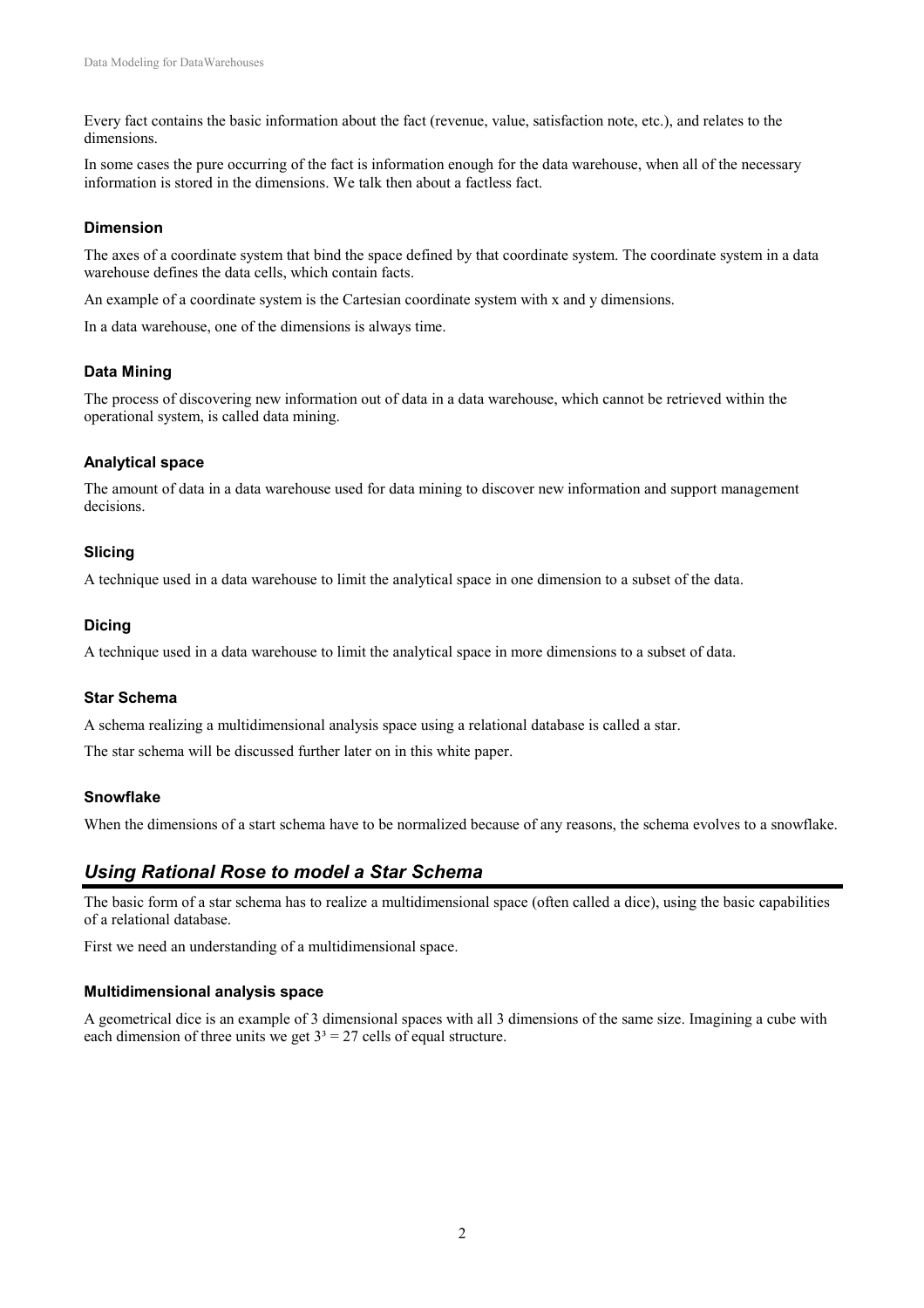

**Figure 1 A dice with dimensions x, y, and z** 

The multidimensional analysis space (or a data warehouse dice) differs just in details from a geometrical space:

- The dimensions are not limited to just 3. However it is not easy to handle a cube with lots of dimensions, which results in most of the implementations to be limited to 6 or 7 dimensions. Do not expect a good graphic representation of more than 4 dimensions – and if you find one do not forget to tell me about it.
- The dimensions are not of the same size and units. The size can differ extremely from few units to several million units. The units can be a day, a customer, department, etc.
- The cell, which equals the (1 times 1 times 1 etc.) sub dice, contains facts.



**Figure 2 A 3 dimensional data cube** 

The data cube needs lots of memory to store all the facts. The cell has to be reserved regardless of the presence of the contained fact.

This is the reason to use relational database and a star schema, which is able to optimize the storage and remain the flexibility of data structures.

#### **Star Schema**

The basic idea of the start schema is to retain the multidimensional capability of the cube while adding the flexibility of smaller data storage.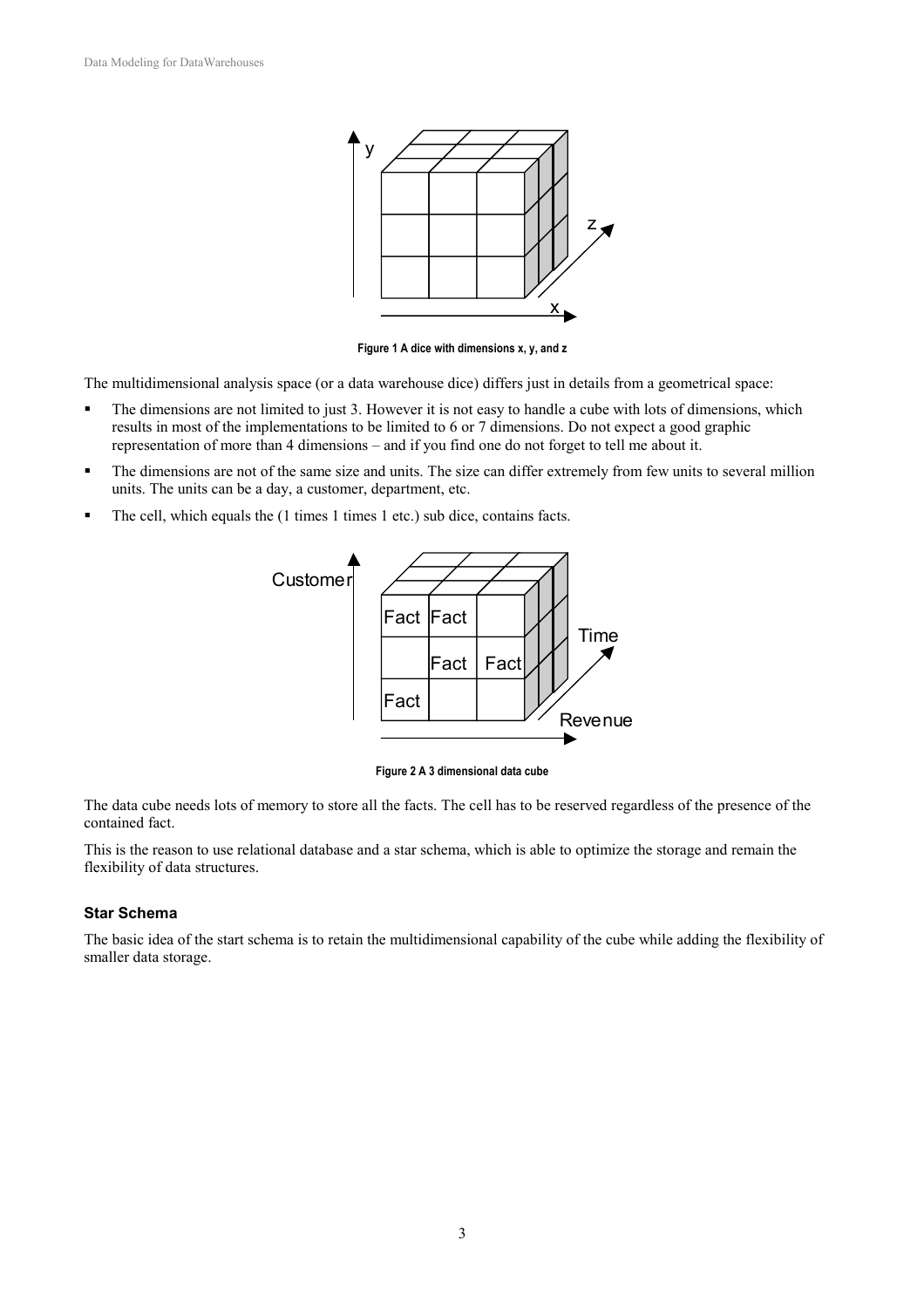

#### **Figure 3 A Star Schema**

In the figure 3, the star schema represents a dice of 4 dimensions (Passenger, Menu, Flight Schedule, and Time) with the fact Flight. Basically the fact has to refer to every dimension, to be placed in a cell of the cube.

The dimensions in our example are:

- Passenger describes the each individual passenger of the airline identified by the frequent flyer number. Passengers not participating at the frequent flyer program are not part of the data warehouse.
- Flight Schedule is the schedule of all regular flights.
- Menu is the menu served on the flights. Only a basic classification of menus is important for data mining.
- Time is the time of the flight.

The fact Flight describes a single flight of a Passenger at a distinct Time choosing a Menu.

The analytical space can be the whole dice, or we can slice the analytical space according to the dimensions in smaller pieces.

Each dimension is described according to an object, which is represented by a class, which is names according to a business subject. This is most important for the success of the data warehouse, as the user of the warehouse (manager, analyst, marketing) will be inexperienced with terms of information technology.

The fact itself is another object of the business intelligence, represented again by a class.

The fact refers to every dimension. The association between the fact and the dimension is always one to any, which means each fact is associated with exactly one unit of the single dimension, and each unit of the dimension (each Passenger, Time, etc.) can be associated with any number of facts (including 0).

Transforming the object model into the data model does the implementation of the star schema using Rational Rose. Here we see the result of the transformation.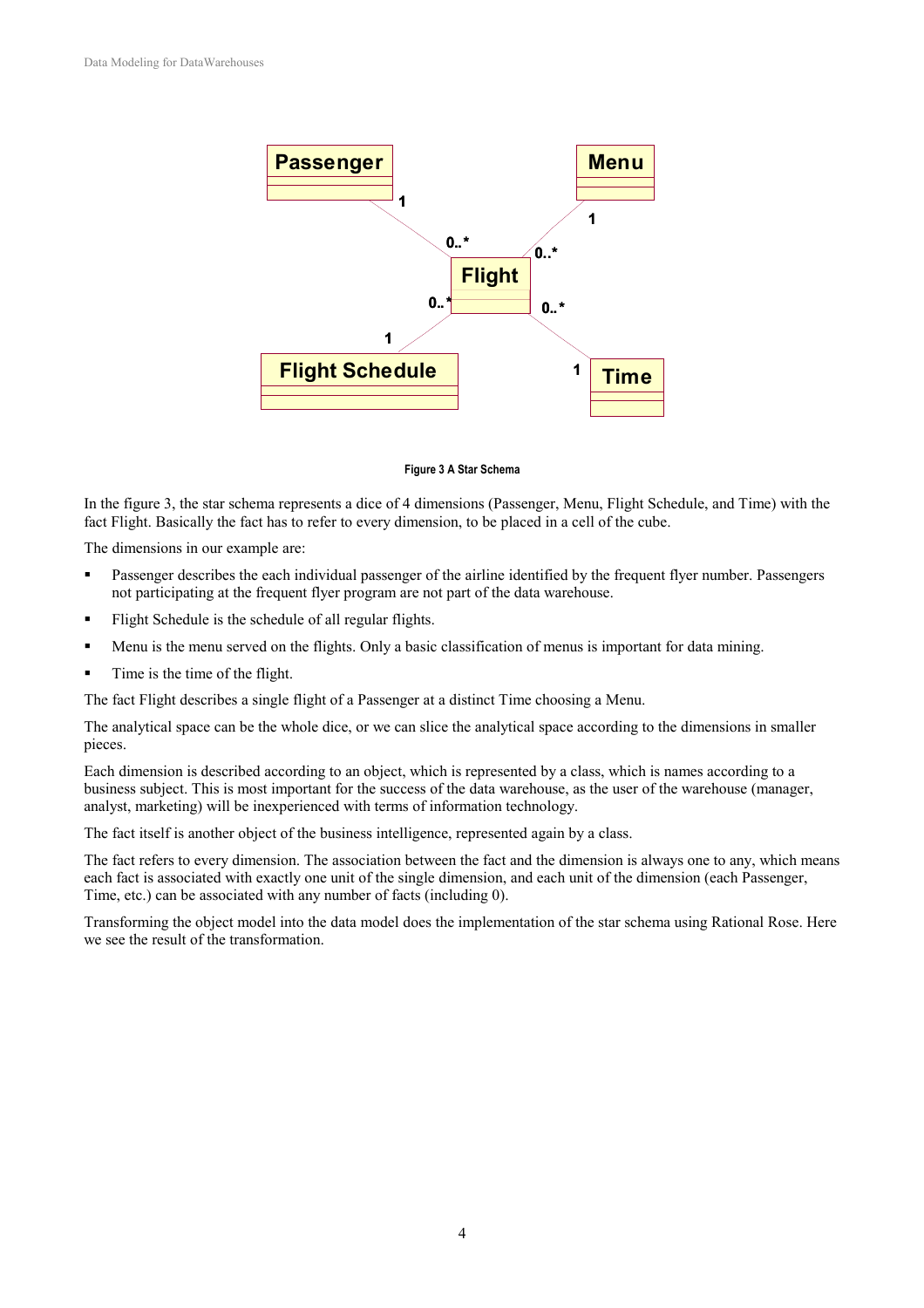

#### **Figure 4 The Implementation of the star Schema using Rational Rose**

In the figure 4, the automatically generated primary and foreign key constraints were hidden from the display.

The dimensions of the star schema are independent tables. Rational Rose generates the primary key of the dimensions when the object model is transferred to the data model.

The fact table refers to the dimensions using the key migration from the dimension tables. Rational Rose generates the foreign keys when the data model is generated.

Slicing and dicing in a star schema is a limitation (selection) of dimensions. It is a run-time issue, not a modeling one, but the model has to recognize the need of it.

#### **Snowflake**

The basic star schema does not satisfy all needs of the data mining. We need more complex dimensions, like for example time. The analyst wants to recognize the patterns according to week, month, quarter, etc.

The dimensions have to be normalized. We will not want the redundancy of the dimension table, which would make the slicing of the data more complicated. The schema we get with such a process is called a snowflake.

Lets see an example of a simple snowflake. We will normalize the time dimension to weeks, months, and quarters.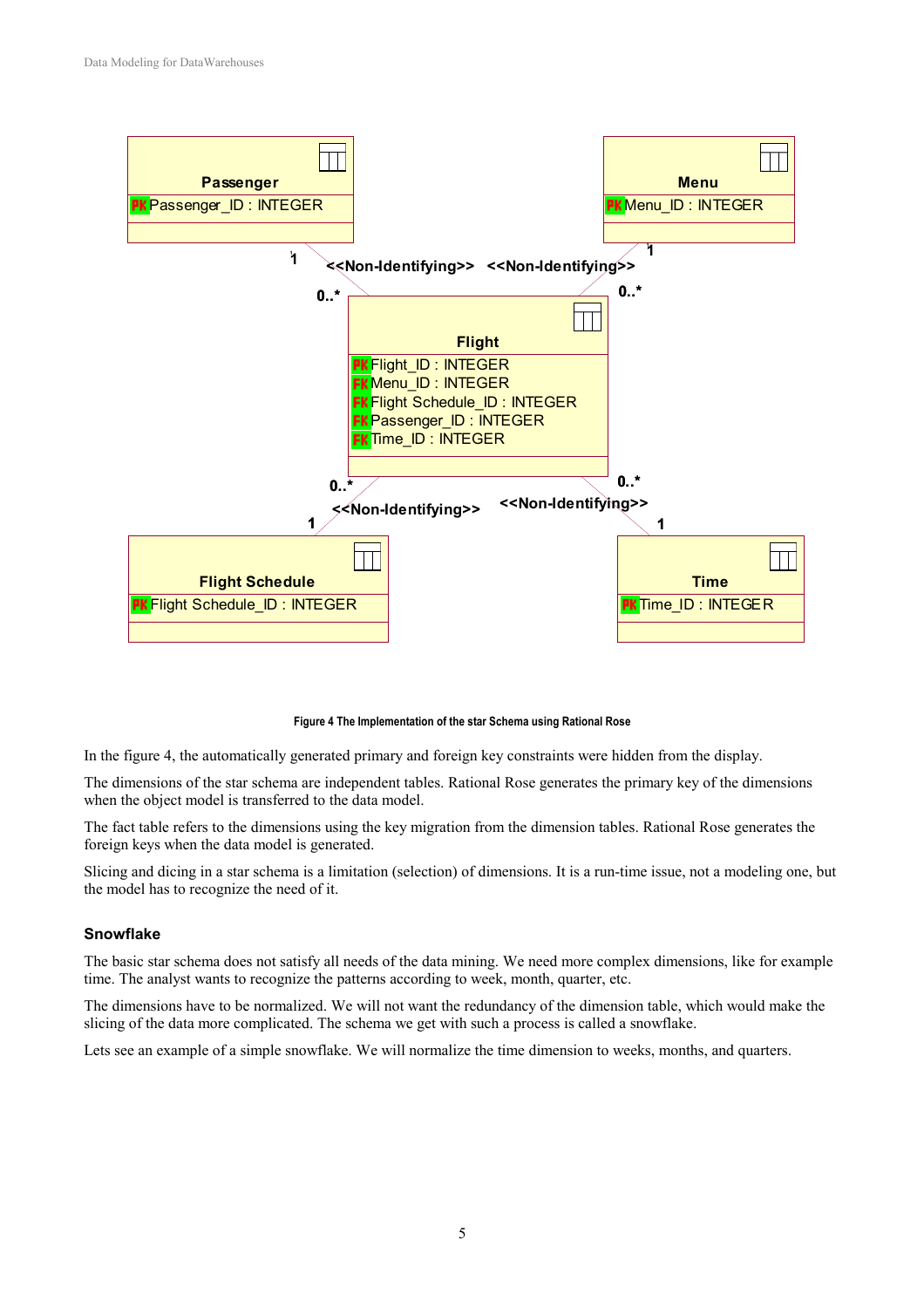

#### **Figure 5 Normalized Time dimension**

We would like to be able to slice the cube with every of the additional normalized dimensions: week, month, and quarter. In this example we assume quarter as a parallel hierarchy to month, which means we cannot assume a quarter to be an aggregation of several months. For this reason we preselect the dimension of time using one of the normalized tables, which is a simple addition to the OLAP queries.

The resulting snowflake adds the normalized dimension.



**Figure 6 The Snowflake with the normalized dimension of Time and the fact Flight** 

Of course all of the dimensions can be normalized like the time example, which results in more complex data mart schema.

The implementation schema (data model) developed by Rational Rose out of this snowflake is complete.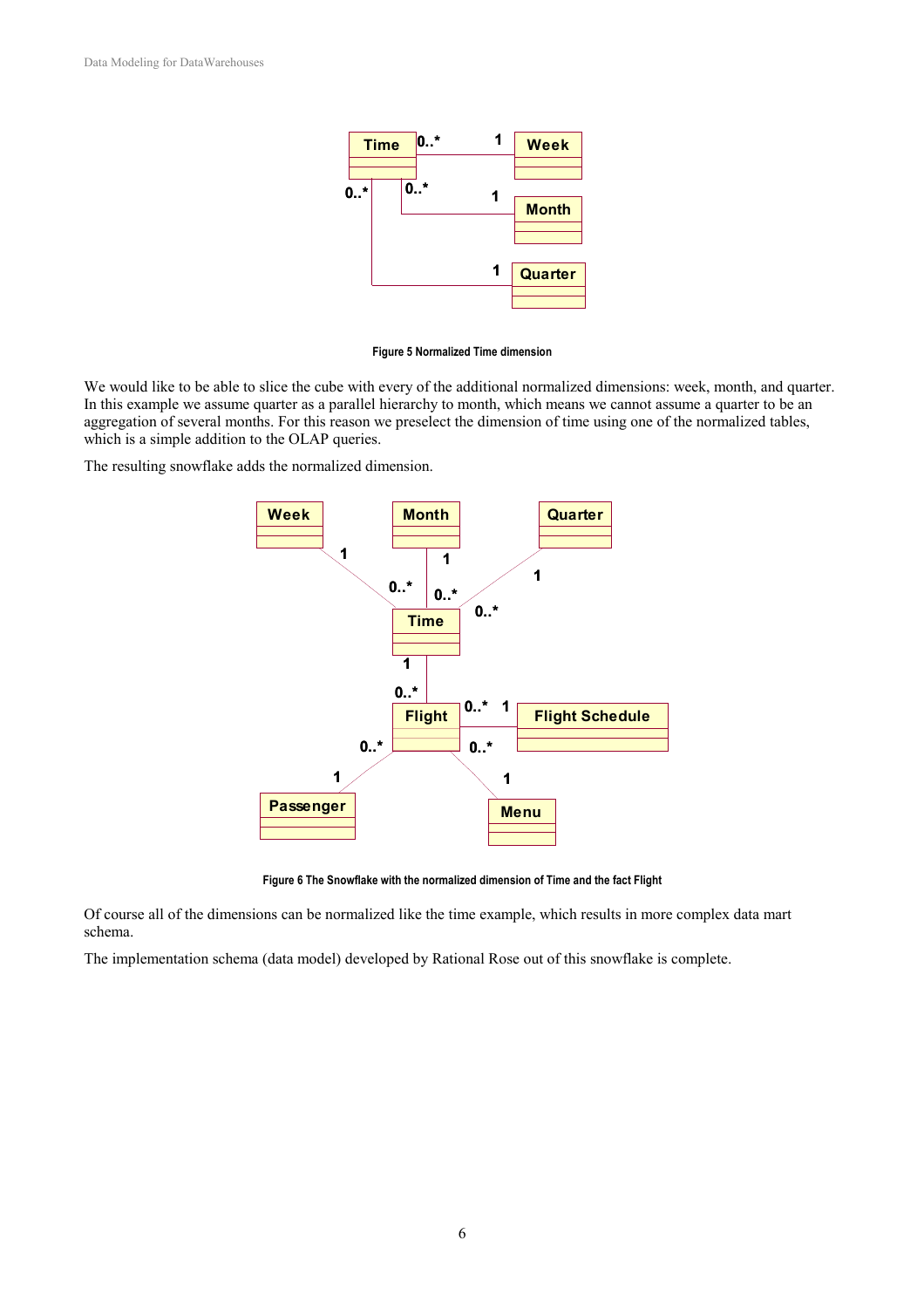

**Figure 7 A data model of a snowflake with normalized Time dimension** 

Again, the generated constraints have been hidden displaying this diagram.

Slicing in a snowflake is possible not just at the basic Time dimension, but also at normalized Week, Month, and Quarter.

#### **Many-to-Many Relationships**

On a flight we do not have to have just one meal. There can be several of them on a long flight. In this case we would not have a one-to-many association between the Flight fact and the Menu dimension. We have to have a many-to-many association. However such an association cannot be implemented in the star schema.

A special form of a snowflake implement the necessary structure of the data to realize this need.

First of all we change our model to a many-to-many association between the fact and the dimension. With Rational Rose this is just a change in the cardinality of the association.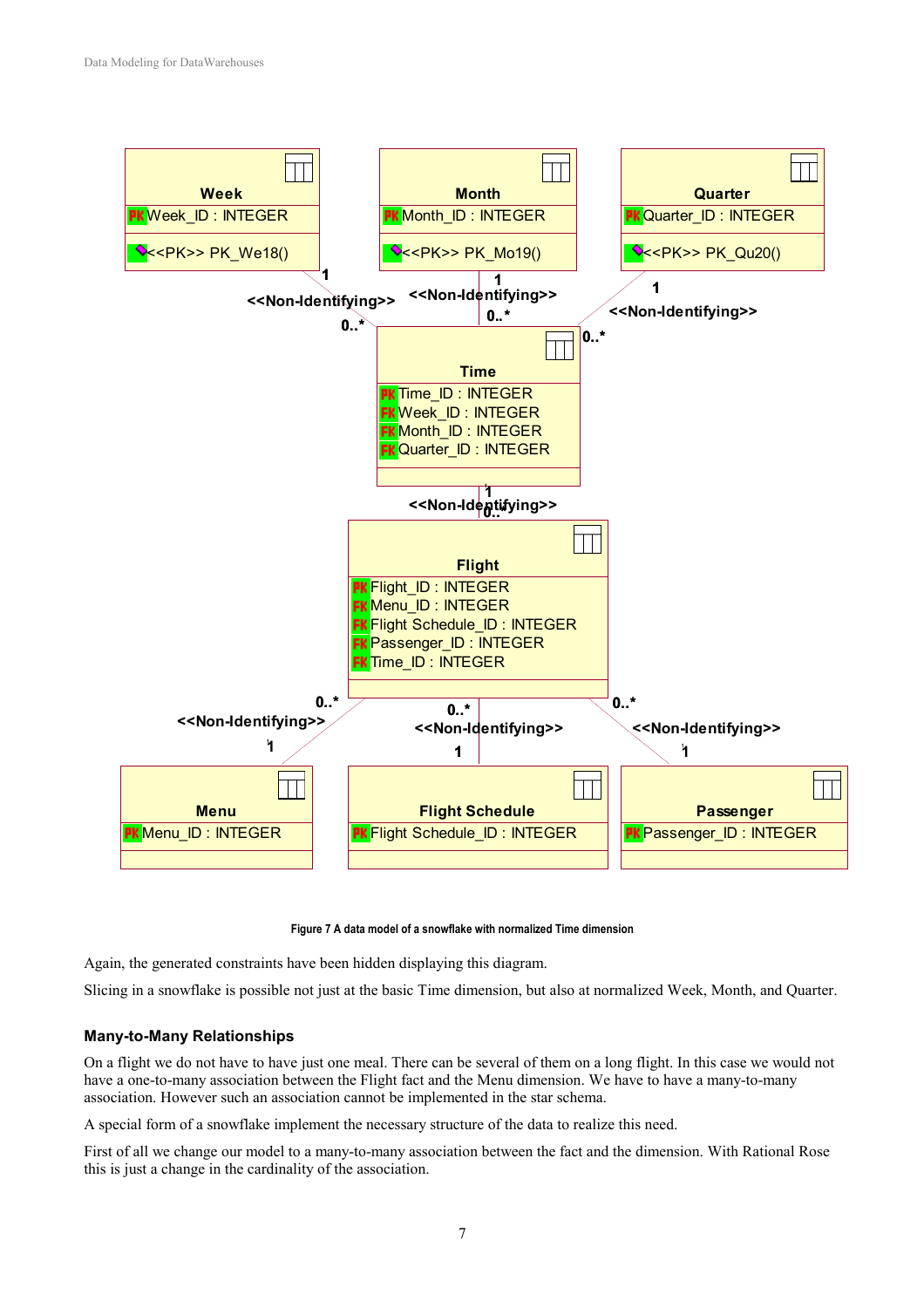

**Figure 8 The star schema with many-to-many dimension on Menu** 

We are not able to implement a many-to-many association with a relational database. The implementation uses another kind of snowflake to implement the many-to-many relation.

In the following figure we focus at the part of already developed snowflake, which deals with the many-to-many dimension.



**Figure 9 The snowflake resolves the many dimension of the Menu** 

Rational Rose generates the additional dimension table FlightMenu, which refers to the dimension Menu and the fact Flight.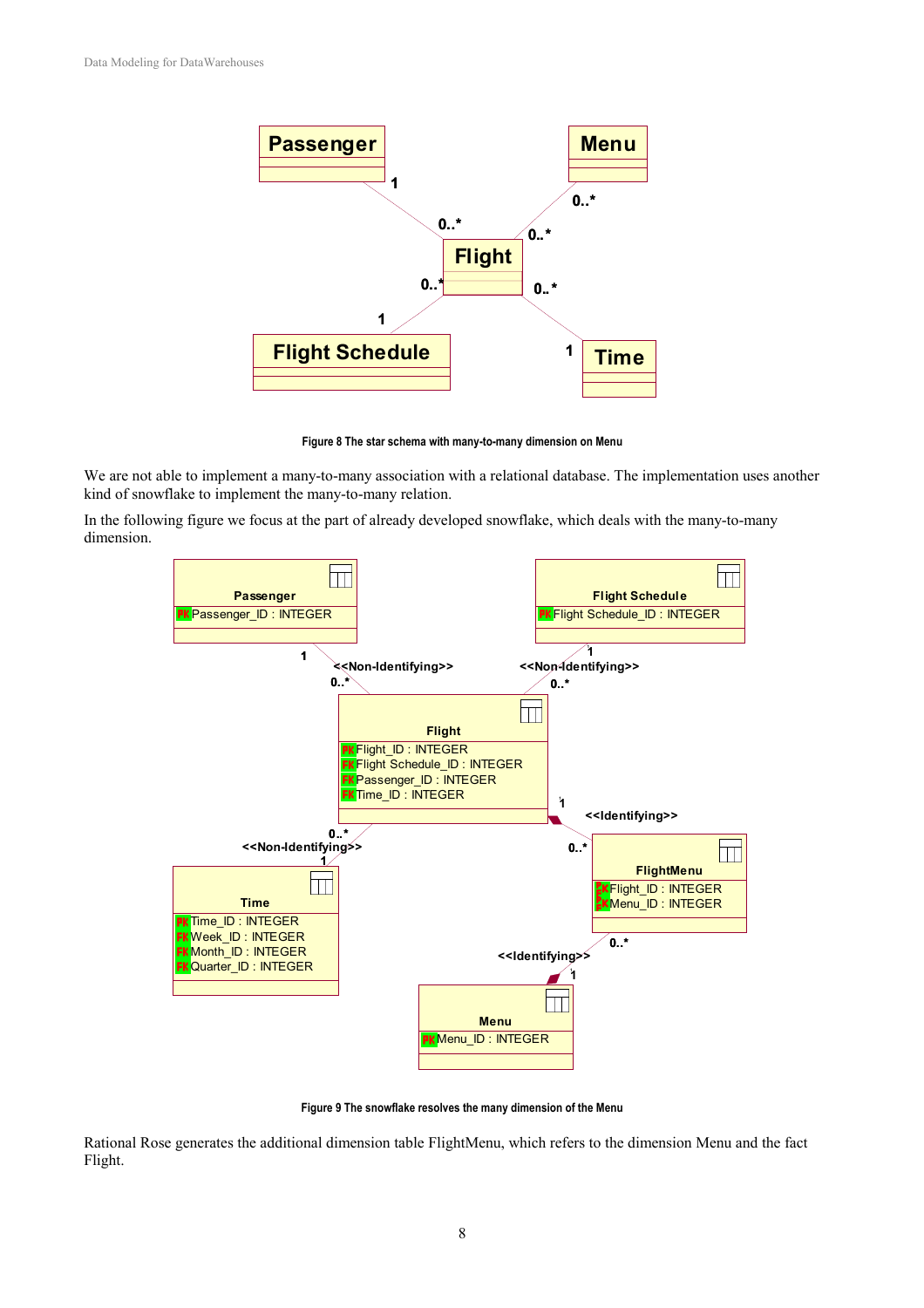Identifying relationships are used to resolve the many-to-many association.

The most important for the architect of a snowflake is to recognize such a relationship. The simple object view gives him the opportunity for the understanding of the concept, whereas the generated data view dives deeper into the implementation.

#### **Hierarchies**

Data mining discovers information from the data that is hidden at the surface of the operational systems. One of the questions we would like to ask could be the dependence of the chosen menus on the demographics.

The demography data can be built on the Passenger dimension as a hierarchy. Passenger can be grouped according to the ZIP code, then according to the country.



**Figure 10 The hierarchy of the Passenger** 

The hierarchy is specified using an aggregation. The aggregation defines the containment. The Country contains the ZIP codes and the ZIP Code can contain multiple Passengers.

The resulting implementation used foreign keys to implement aggregations.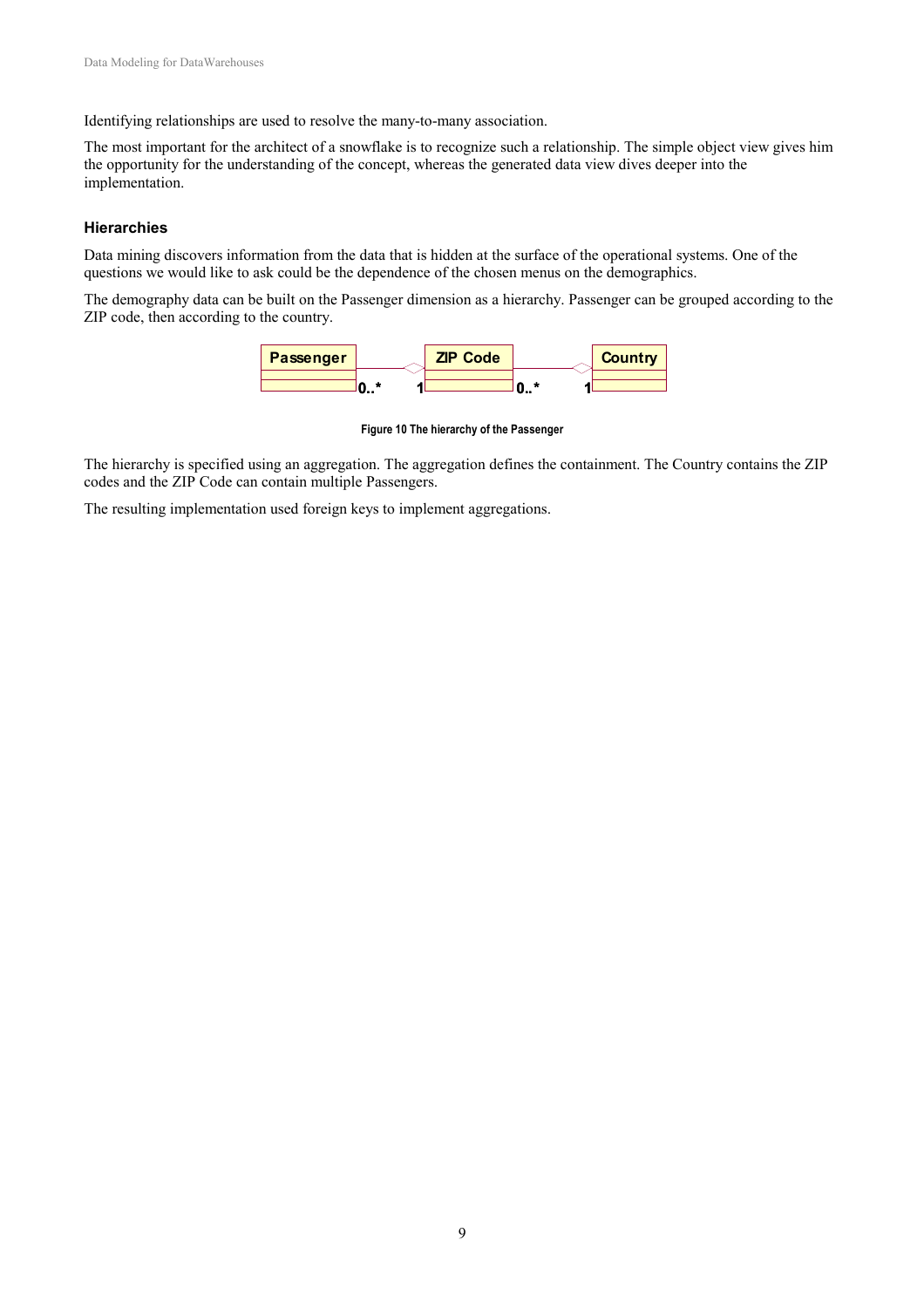

**Figure 11 Snowflake implements the aggregation of a Passenger dimension** 

Again the generated constraints have been hidden from the figure.

Using aggregation the dimensions can be used at any level defined. The analytical space can be sliced by Passenger, ZIP Code, or Country.

#### **Conforming Dimensions**

The snowflake becomes more and more complex as the architect of the warehouse adds more and more details. The design process has to stop at some level to remain the data warehouse perform well enough.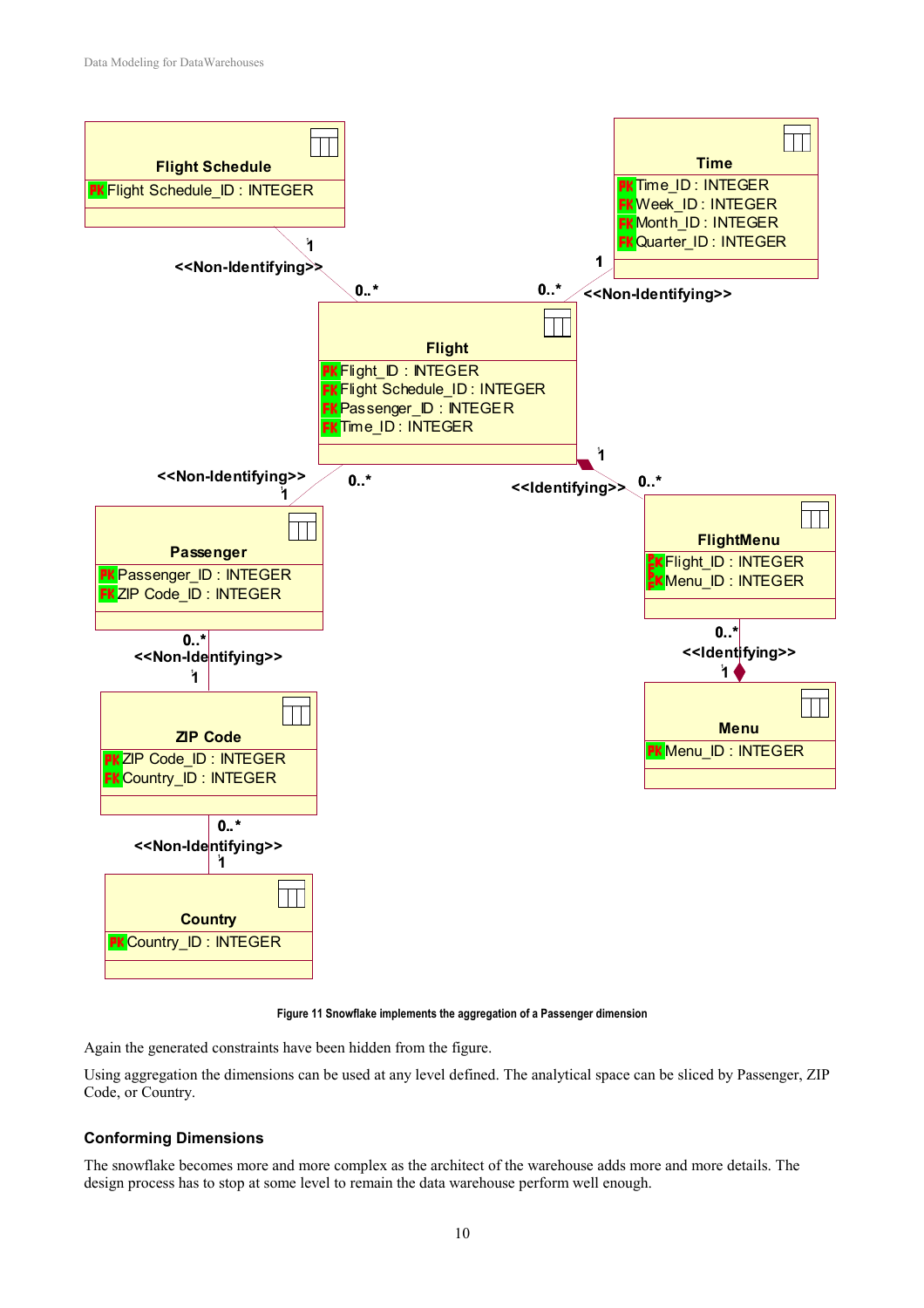Still a star or a snowflake schema focuses just on one fact – in the example the Flight. How about complex relationships?

For each fact we have to design a schema of its own. They have to have a common dimension – we call it conforming dimension – if we want to make complex queries.

Lets define a second star schema with Pilot as a dimension and PilotFlights as a fact. We have additional dimensions Flight Schedule and Time.



**Figure 12 The Pilots star schema** 

The second schema can be used stand alone or combined with the Passenger schema to query the satisfaction of the Passengers according to the pilots using the conforming dimensions.



**Figure 13 Conforming dimension Time and Flight Schedule** 

The relationship between Pilots and Passengers is easy even in the simple structure of a data warehouse using the conforming dimensions.

A data warehouse combines lots of small star schemas and snowflakes into a big data warehouse schema while developing the data model.

#### **The data of the fact and dimensions**

We want to evaluate the satisfaction rates of the Passengers at the Flights. They rate it with a note from not satisfactorily to excellent. This note is stored in the fact table Flights as an attribute (column).

If we want to build an average note, we have to scale the note to a value we can calculate with. We can map the notes to 0 to 10. With this we can calculate an average note. The averages should be stored in the dimension tables, to be used for a simple slicing, where we want to slice just in one dimension.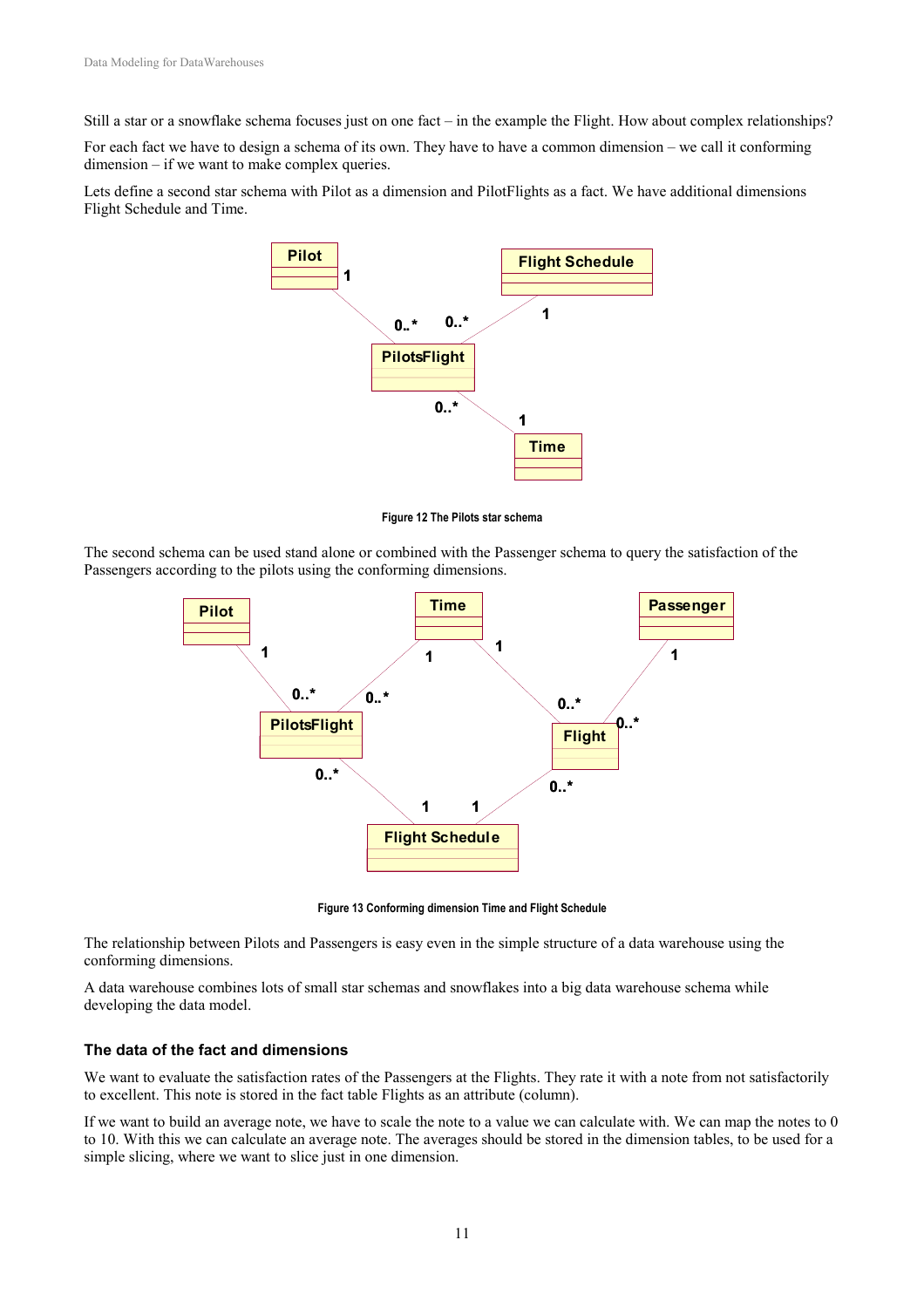Rational Rose generates the attributes for the implementation according to data types of the target database. The object model is used to define the source of the data for the database.

#### *Summary*

Rational Rose can be best used for designing a data warehouse implementation.

The object model defines the object related global structure of the schema and the whole data warehouse including the source of the data. It represents the object related view at the data warehouse and hides the implementation details.

The data model is the implementation model of the data warehouse. The data model can be generated out of the object model and vice versa.

Rational Rose is the best tool for designing the star as well as the snowflake schemas. It is variable enough to support any concept data warehouse will need, and offers the functionality the data architect and the database administrator needs to tune the data warehouse.

Rational Rose offers the power to analyze the business and develop the requirements to the implementation of a data warehouse.